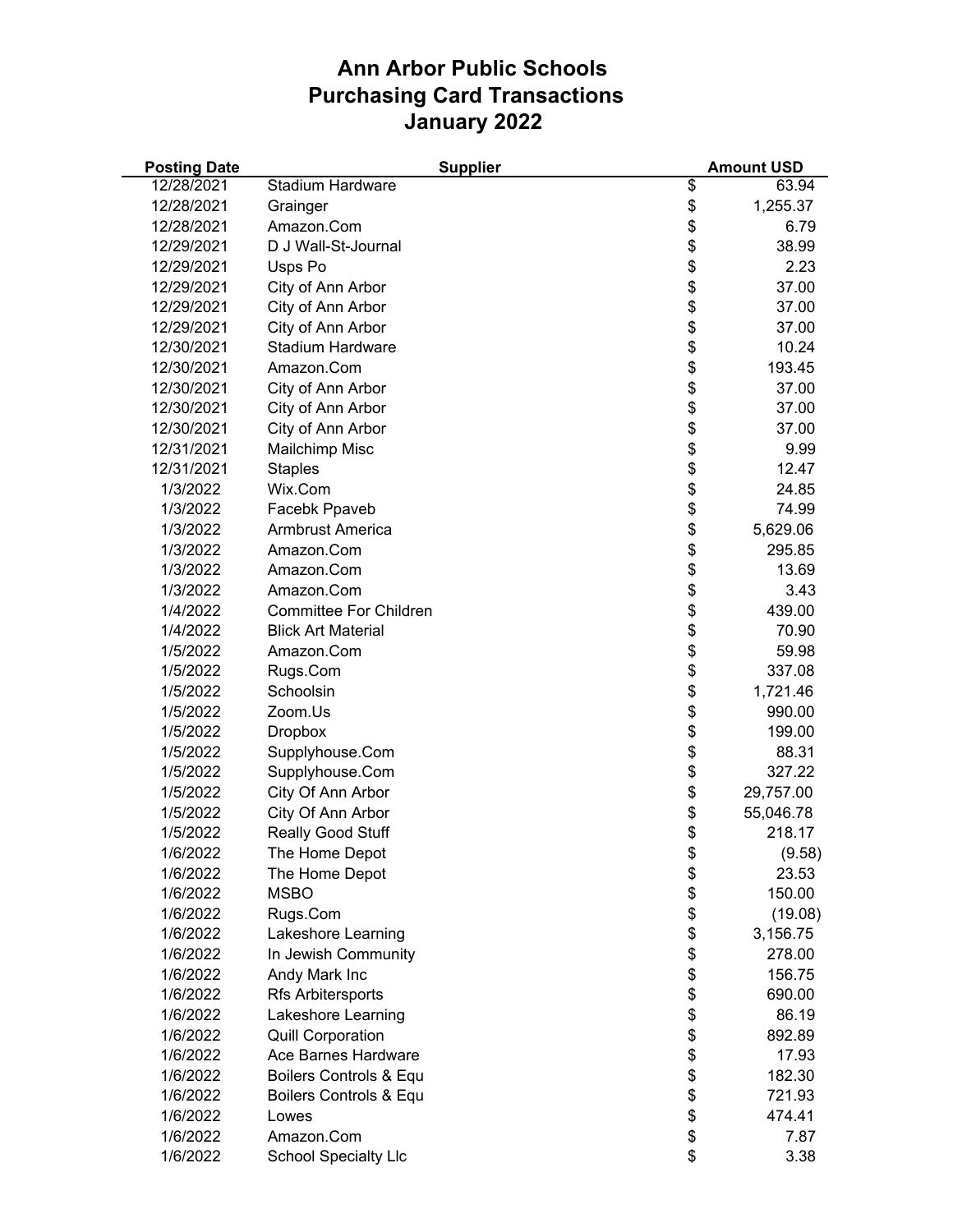| <b>Posting Date</b> | <b>Supplier</b>               | <b>Amount USD</b> |
|---------------------|-------------------------------|-------------------|
| 1/7/2022            | <b>Heggerty Literacy Res</b>  | \$<br>215.95      |
| 1/7/2022            | <b>B&amp;h Photo</b>          | \$<br>118.95      |
| 1/7/2022            | Zoom.Us                       | \$<br>14,330.14   |
| 1/7/2022            | Revrobotics                   | \$<br>17.44       |
| 1/7/2022            | Lutema                        | \$<br>1,589.79    |
| 1/7/2022            | Officemax/Officedept#6        | \$<br>19.18       |
| 1/7/2022            | Par Inc                       | \$<br>2,250.00    |
| 1/7/2022            | Delta                         | \$<br>262.20      |
| 1/7/2022            | American Assoc Of Scho        | \$<br>1,025.00    |
| 1/7/2022            | Amazon.Com                    | \$<br>21.99       |
| 1/7/2022            | <b>Quill Corporation</b>      | \$<br>25.22       |
| 1/7/2022            | Dramanotebook Com             | \$<br>89.95       |
| 1/7/2022            | Clean Air Testing Inc         | \$<br>162.92      |
| 1/7/2022            | Comcast                       | \$<br>205.90      |
| 1/7/2022            | Comcast                       | \$<br>537.63      |
| 1/7/2022            | <b>Sweetwater Sound</b>       | \$<br>571.98      |
| 1/7/2022            | Michigan Negotiators A        | \$<br>225.00      |
| 1/10/2022           | Meijer                        | \$<br>68.94       |
| 1/10/2022           | Michigan Recreation &         | \$<br>500.00      |
| 1/10/2022           | <b>National Energy Contro</b> | \$<br>179.07      |
| 1/10/2022           | <b>National Energy Contro</b> | \$<br>2,447.65    |
| 1/10/2022           | Sheraton Ann Arbor Hot        | \$<br>1,997.10    |
| 1/10/2022           | Zoom.Us                       | \$<br>14.99       |
| 1/10/2022           | Nacac                         | \$<br>300.00      |
| 1/10/2022           | Source One Digital            | \$<br>55.26       |
| 1/10/2022           | Amazon.Com                    | \$<br>806.00      |
| 1/10/2022           | Simpletexting.Com             | \$<br>225.00      |
| 1/10/2022           | <b>Mead Products Llc</b>      | \$<br>83.84       |
| 1/10/2022           | <b>Dollarbill Copying</b>     | \$<br>264.11      |
| 1/10/2022           | Amzn Mktp Us                  | \$<br>(25.98)     |
| 1/10/2022           | Shure-Rs.Com                  | \$<br>327.54      |
| 1/10/2022           | Amazon.Com                    | \$<br>47.99       |
| 1/10/2022           | Target                        | \$<br>106.28      |
| 1/10/2022           | Amazon.Com                    | \$<br>37.90       |
| 1/10/2022           | Amazon.Com                    | \$<br>1,660.16    |
| 1/10/2022           | Amazon.Com                    | \$<br>507.15      |
| 1/10/2022           | Amazon.Com                    | \$<br>122.93      |
| 1/10/2022           | Amazon.Com                    | \$<br>24.59       |
| 1/10/2022           | Amazon.Com                    | \$<br>6.43        |
| 1/10/2022           | Amazon.Com                    | \$<br>8.23        |
| 1/10/2022           | Amazon.Com                    | \$<br>12.60       |
| 1/10/2022           | Amazon.Com                    | \$<br>12.99       |
| 1/10/2022           | Amazon.Com                    | \$<br>15.39       |
| 1/10/2022           | Amazon.Com                    | \$<br>73.64       |
| 1/10/2022           | Amazon.Com                    | \$<br>103.05      |
| 1/10/2022           | Amazon.Com                    | \$<br>119.13      |
| 1/10/2022           | Amazon.Com                    | \$<br>13.20       |
| 1/10/2022           | Amazon.Com                    | \$<br>14.97       |
| 1/10/2022           | <b>School Specialty Llc</b>   | \$<br>16.55       |
|                     |                               |                   |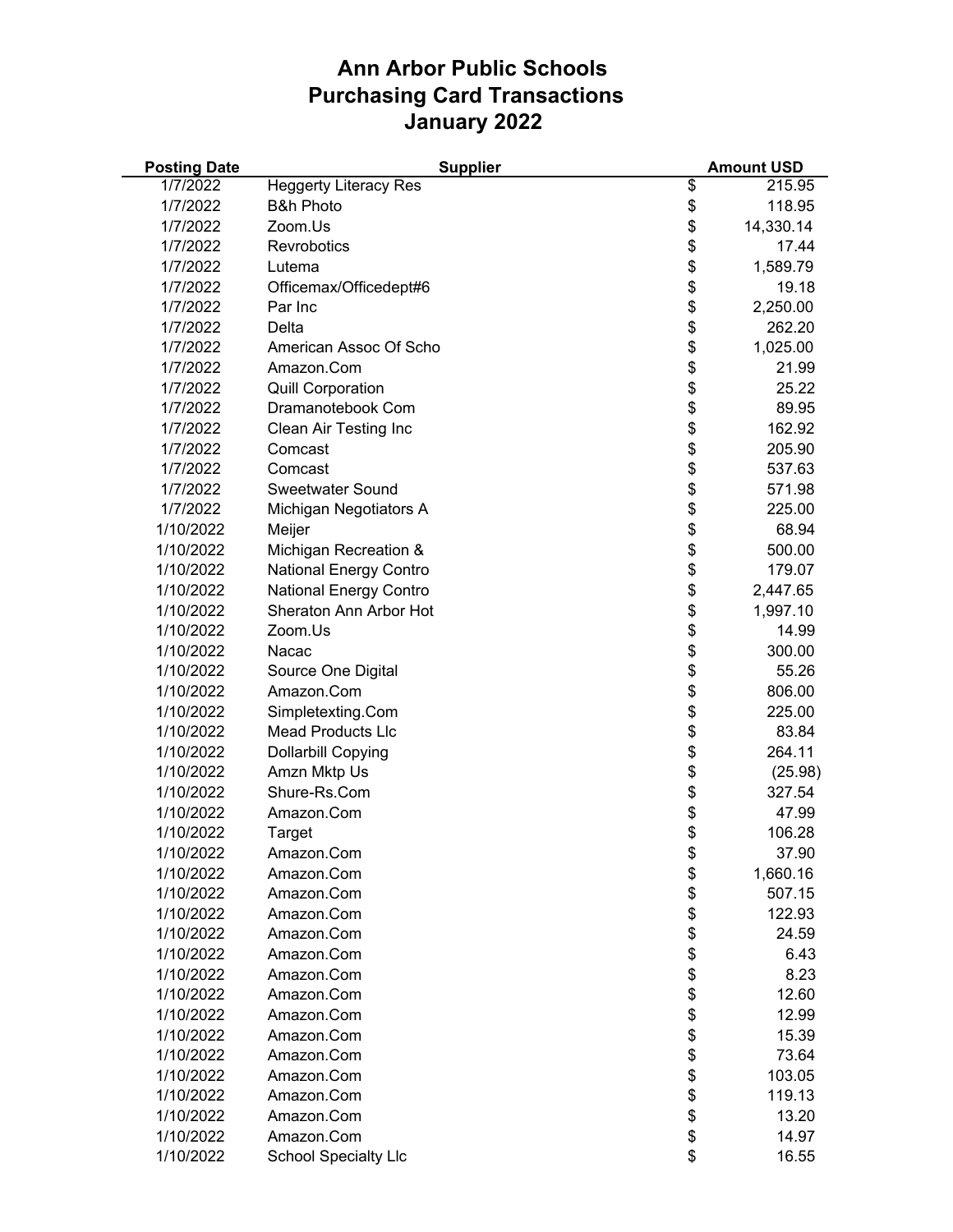| <b>Posting Date</b> |                               | <b>Supplier</b> | <b>Amount USD</b> |
|---------------------|-------------------------------|-----------------|-------------------|
| 1/11/2022           | Meijer                        | \$              | 80.71             |
| 1/11/2022           | Ipy Aonenet                   | \$              | 400.00            |
| 1/11/2022           | Ipy Aonenet                   | \$              | 1,000.00          |
| 1/11/2022           | Andy Mark Inc                 | \$              | 65.28             |
| 1/11/2022           | Vexrobotics                   | \$              | 103.76            |
| 1/11/2022           | <b>Armbrust America</b>       | \$              | (2,066.16)        |
| 1/11/2022           | <b>Armbrust America</b>       | \$              | 2,066.16          |
| 1/11/2022           | Officemax/Officedept          |                 | 49.92             |
| 1/11/2022           | Officemax/Officedept          | \$<br>\$        | 138.49            |
| 1/11/2022           | Att Bill Payment              | \$              | 233.50            |
| 1/11/2022           | Music Together Llc            | \$              | 122.57            |
| 1/11/2022           | <b>Stadium Hardware</b>       | \$              | 17.07             |
| 1/11/2022           | Shure-Rs.Com                  | \$              | (18.54)           |
| 1/11/2022           | Amazon.Com                    | \$              | 229.77            |
| 1/11/2022           | Amazon.Com                    | \$              | 5.60              |
| 1/11/2022           | Amazon.Com                    | \$              | 39.75             |
| 1/12/2022           | The Home Depot                | \$              | 12.94             |
| 1/12/2022           | The Home Depot                | \$              | 235.84            |
| 1/12/2022           | 4imprint, Inc                 | \$              | 508.19            |
| 1/12/2022           | Msbo                          | \$              | 70.00             |
| 1/12/2022           | Amazon.Com                    | \$              | 3,082.00          |
| 1/12/2022           | Usps                          | \$              | 9.05              |
| 1/12/2022           | Amazon.Com                    | \$              | 29.97             |
| 1/12/2022           | Lutema                        | \$              | 2,225.70          |
| 1/12/2022           | Amazon.Com                    | \$              | 7.99              |
| 1/12/2022           | Mf Athletic & Perform         | \$              | 553.00            |
| 1/12/2022           | <b>Office Depot</b>           | \$              | 19.18             |
| 1/12/2022           | Officemax/Officedept          | \$              | 26.38             |
| 1/12/2022           | Amazon.Com                    | \$              | 5.98              |
| 1/12/2022           | Uncle Jims Worm Farm          | \$              | 57.10             |
| 1/12/2022           | Supplyhouse.Com               | \$              | 680.10            |
| 1/12/2022           | <b>Natl Art Edu Assoc</b>     |                 | 100.00            |
| 1/13/2022           | <b>TIf Nortons Flowers An</b> | \$<br>\$        | 39.95             |
| 1/13/2022           | Amazon.Com                    | \$              | 27.98             |
| 1/13/2022           | Monoprice, Inc.               | \$              | 72.94             |
| 1/13/2022           | Officemax/Officedept          | \$              | 16.04             |
| 1/13/2022           | Officemax/Officedept          | \$              | 91.46             |
| 1/13/2022           | Amazon.Com                    | \$              | 59.07             |
| 1/13/2022           | Amazon.Com                    | \$              | 50.43             |
| 1/13/2022           | Ptcfast, Llc                  | \$              | 50.00             |
| 1/13/2022           | Scholastic, Inc.              |                 | 34.45             |
| 1/13/2022           | Lightspeed Retail Inc.        | \$<br>\$        | 84.00             |
| 1/13/2022           | Amazon.Com                    | \$              |                   |
| 1/13/2022           |                               |                 | (365.00)          |
|                     | Amazon.Com                    | \$              | (441.00)          |
| 1/13/2022           | Raptortechn                   | \$              | 495.00            |
| 1/13/2022           | Planethalo Health             | \$              | 1,000.69          |
| 1/13/2022           | <b>Chase Creative Unlimit</b> | \$              | 2,070.27          |
| 1/13/2022           | Amazon.Com                    | \$              | 76.25             |
| 1/13/2022           | Sheetmusicplus.Com            | \$              | 67.91             |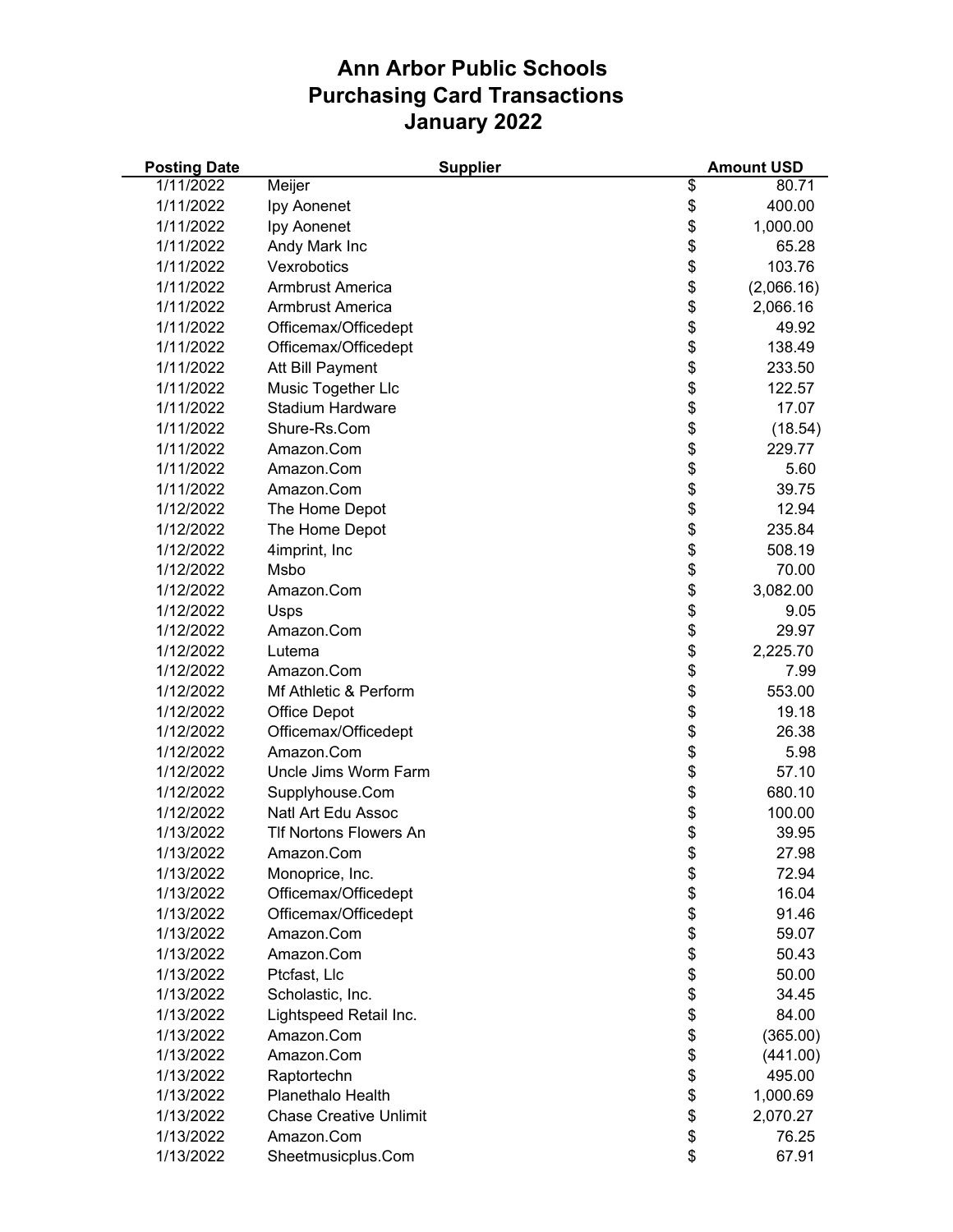| 1/13/2022<br>\$<br>Supplyhouse.Com<br>352.42<br>\$<br>1/13/2022<br>528.63<br>Supplyhouse.Com<br>\$<br>1/13/2022<br>Johnson Controls Sp<br>2,776.63<br>\$<br>1/13/2022<br>Officemax/Officedept<br>24.20<br>\$<br>1/13/2022<br>40.55<br>Office Depot<br>\$<br>Amazon.Com<br>131.80<br>1/13/2022<br>\$<br>1/13/2022<br>Amazon.Com<br>7.95<br>\$<br>1/14/2022<br>Officemax/Officedept<br>8.69<br>\$<br>16.29<br>1/14/2022<br>Officemax/Officedept<br>\$<br>1/14/2022<br>24.28<br>Office Depot<br>\$<br>1/14/2022<br>Officemax/Officedept<br>26.54<br>\$<br>1/14/2022<br>Amazon.Com<br>11.98<br>\$<br>1/14/2022<br>Zoom.Us<br>14.99<br>\$<br>1/14/2022<br><b>Word Witt</b><br>57.51<br>\$<br>Alefbata.Com<br>1/14/2022<br>180.00<br>\$<br>1/14/2022<br>Officemax/Officedept<br>194.95<br>\$<br>1/14/2022<br>The Ups Store<br>59.78<br>\$<br>Amzn Mktp US<br>1/14/2022<br>39.99<br>\$<br>Service Sports Inc<br>262.50<br>1/14/2022<br>\$<br>1/14/2022<br><b>School Specialty Llc</b><br>154.35<br>\$<br>1/14/2022<br>Event 2022 Michigan C<br>300.00<br>\$<br>1/14/2022<br>Officemax/Officedept<br>14.99<br>\$<br>Officemax/Officedept<br>1/14/2022<br>72.60<br>\$<br>1/14/2022<br>Officemax/Officedept<br>111.71<br>\$<br>1/14/2022<br>Smore.Com - Educator<br>79.00<br>\$<br>1/17/2022<br>227.00<br>Therapro<br>\$<br>Homedepot.Com<br>1/17/2022<br>166.56<br>\$<br>1/17/2022<br><b>School Datebooks</b><br>138.65<br>\$<br>1/17/2022<br>225.14<br>Lowes<br>\$<br>1/17/2022<br>Zoom.Us<br>79.00<br>\$<br>1/17/2022<br><b>Cdw Govt</b><br>279.73<br>\$<br>1/17/2022<br>Logmein Rescue<br>1,500.00<br>\$<br>1/17/2022<br>Amazon.Com<br>1,636.00<br>\$<br>1/17/2022<br>Carpenter Bros Hardwar<br>40.00<br>\$<br>1/17/2022<br>9.25<br>Usps<br>\$<br>1/17/2022<br>Amazon.Com<br>29.94<br>\$<br>Amazon.Com<br>42.37<br>1/17/2022<br>\$<br>1/17/2022<br><b>Scholastic Education</b><br>1,941.05<br>\$<br>1/17/2022<br>Amazon.Com<br>114.55<br>\$<br>1/17/2022<br>Knowledge Unlimited In<br>156.40<br>\$<br>1/17/2022<br>Ea Graphics<br>1,720.00<br>\$<br>Limen Llc<br>1/17/2022<br>93.45<br>\$<br>1/17/2022<br>Par Inc<br>960.00<br>\$<br>1/17/2022<br>89.00<br>Ascd<br>\$<br>1/17/2022<br>Ascd<br>89.00<br>\$<br>1/17/2022<br>89.00<br>Ascd<br>\$<br>1/17/2022<br>Skillsusa Org<br>138.00<br>\$<br>1/17/2022<br>Skillsusa Org<br>138.00 | <b>Posting Date</b> |               | <b>Supplier</b> | <b>Amount USD</b> |
|-------------------------------------------------------------------------------------------------------------------------------------------------------------------------------------------------------------------------------------------------------------------------------------------------------------------------------------------------------------------------------------------------------------------------------------------------------------------------------------------------------------------------------------------------------------------------------------------------------------------------------------------------------------------------------------------------------------------------------------------------------------------------------------------------------------------------------------------------------------------------------------------------------------------------------------------------------------------------------------------------------------------------------------------------------------------------------------------------------------------------------------------------------------------------------------------------------------------------------------------------------------------------------------------------------------------------------------------------------------------------------------------------------------------------------------------------------------------------------------------------------------------------------------------------------------------------------------------------------------------------------------------------------------------------------------------------------------------------------------------------------------------------------------------------------------------------------------------------------------------------------------------------------------------------------------------------------------------------------------------------------------------------------------------------------------------------------------------------------------------------------------------------------------------------------------------------------------------------------------------------------------------------------------------------------------------------------|---------------------|---------------|-----------------|-------------------|
|                                                                                                                                                                                                                                                                                                                                                                                                                                                                                                                                                                                                                                                                                                                                                                                                                                                                                                                                                                                                                                                                                                                                                                                                                                                                                                                                                                                                                                                                                                                                                                                                                                                                                                                                                                                                                                                                                                                                                                                                                                                                                                                                                                                                                                                                                                                               |                     |               |                 |                   |
|                                                                                                                                                                                                                                                                                                                                                                                                                                                                                                                                                                                                                                                                                                                                                                                                                                                                                                                                                                                                                                                                                                                                                                                                                                                                                                                                                                                                                                                                                                                                                                                                                                                                                                                                                                                                                                                                                                                                                                                                                                                                                                                                                                                                                                                                                                                               |                     |               |                 |                   |
|                                                                                                                                                                                                                                                                                                                                                                                                                                                                                                                                                                                                                                                                                                                                                                                                                                                                                                                                                                                                                                                                                                                                                                                                                                                                                                                                                                                                                                                                                                                                                                                                                                                                                                                                                                                                                                                                                                                                                                                                                                                                                                                                                                                                                                                                                                                               |                     |               |                 |                   |
|                                                                                                                                                                                                                                                                                                                                                                                                                                                                                                                                                                                                                                                                                                                                                                                                                                                                                                                                                                                                                                                                                                                                                                                                                                                                                                                                                                                                                                                                                                                                                                                                                                                                                                                                                                                                                                                                                                                                                                                                                                                                                                                                                                                                                                                                                                                               |                     |               |                 |                   |
|                                                                                                                                                                                                                                                                                                                                                                                                                                                                                                                                                                                                                                                                                                                                                                                                                                                                                                                                                                                                                                                                                                                                                                                                                                                                                                                                                                                                                                                                                                                                                                                                                                                                                                                                                                                                                                                                                                                                                                                                                                                                                                                                                                                                                                                                                                                               |                     |               |                 |                   |
|                                                                                                                                                                                                                                                                                                                                                                                                                                                                                                                                                                                                                                                                                                                                                                                                                                                                                                                                                                                                                                                                                                                                                                                                                                                                                                                                                                                                                                                                                                                                                                                                                                                                                                                                                                                                                                                                                                                                                                                                                                                                                                                                                                                                                                                                                                                               |                     |               |                 |                   |
|                                                                                                                                                                                                                                                                                                                                                                                                                                                                                                                                                                                                                                                                                                                                                                                                                                                                                                                                                                                                                                                                                                                                                                                                                                                                                                                                                                                                                                                                                                                                                                                                                                                                                                                                                                                                                                                                                                                                                                                                                                                                                                                                                                                                                                                                                                                               |                     |               |                 |                   |
|                                                                                                                                                                                                                                                                                                                                                                                                                                                                                                                                                                                                                                                                                                                                                                                                                                                                                                                                                                                                                                                                                                                                                                                                                                                                                                                                                                                                                                                                                                                                                                                                                                                                                                                                                                                                                                                                                                                                                                                                                                                                                                                                                                                                                                                                                                                               |                     |               |                 |                   |
|                                                                                                                                                                                                                                                                                                                                                                                                                                                                                                                                                                                                                                                                                                                                                                                                                                                                                                                                                                                                                                                                                                                                                                                                                                                                                                                                                                                                                                                                                                                                                                                                                                                                                                                                                                                                                                                                                                                                                                                                                                                                                                                                                                                                                                                                                                                               |                     |               |                 |                   |
|                                                                                                                                                                                                                                                                                                                                                                                                                                                                                                                                                                                                                                                                                                                                                                                                                                                                                                                                                                                                                                                                                                                                                                                                                                                                                                                                                                                                                                                                                                                                                                                                                                                                                                                                                                                                                                                                                                                                                                                                                                                                                                                                                                                                                                                                                                                               |                     |               |                 |                   |
|                                                                                                                                                                                                                                                                                                                                                                                                                                                                                                                                                                                                                                                                                                                                                                                                                                                                                                                                                                                                                                                                                                                                                                                                                                                                                                                                                                                                                                                                                                                                                                                                                                                                                                                                                                                                                                                                                                                                                                                                                                                                                                                                                                                                                                                                                                                               |                     |               |                 |                   |
|                                                                                                                                                                                                                                                                                                                                                                                                                                                                                                                                                                                                                                                                                                                                                                                                                                                                                                                                                                                                                                                                                                                                                                                                                                                                                                                                                                                                                                                                                                                                                                                                                                                                                                                                                                                                                                                                                                                                                                                                                                                                                                                                                                                                                                                                                                                               |                     |               |                 |                   |
|                                                                                                                                                                                                                                                                                                                                                                                                                                                                                                                                                                                                                                                                                                                                                                                                                                                                                                                                                                                                                                                                                                                                                                                                                                                                                                                                                                                                                                                                                                                                                                                                                                                                                                                                                                                                                                                                                                                                                                                                                                                                                                                                                                                                                                                                                                                               |                     |               |                 |                   |
|                                                                                                                                                                                                                                                                                                                                                                                                                                                                                                                                                                                                                                                                                                                                                                                                                                                                                                                                                                                                                                                                                                                                                                                                                                                                                                                                                                                                                                                                                                                                                                                                                                                                                                                                                                                                                                                                                                                                                                                                                                                                                                                                                                                                                                                                                                                               |                     |               |                 |                   |
|                                                                                                                                                                                                                                                                                                                                                                                                                                                                                                                                                                                                                                                                                                                                                                                                                                                                                                                                                                                                                                                                                                                                                                                                                                                                                                                                                                                                                                                                                                                                                                                                                                                                                                                                                                                                                                                                                                                                                                                                                                                                                                                                                                                                                                                                                                                               |                     |               |                 |                   |
|                                                                                                                                                                                                                                                                                                                                                                                                                                                                                                                                                                                                                                                                                                                                                                                                                                                                                                                                                                                                                                                                                                                                                                                                                                                                                                                                                                                                                                                                                                                                                                                                                                                                                                                                                                                                                                                                                                                                                                                                                                                                                                                                                                                                                                                                                                                               |                     |               |                 |                   |
|                                                                                                                                                                                                                                                                                                                                                                                                                                                                                                                                                                                                                                                                                                                                                                                                                                                                                                                                                                                                                                                                                                                                                                                                                                                                                                                                                                                                                                                                                                                                                                                                                                                                                                                                                                                                                                                                                                                                                                                                                                                                                                                                                                                                                                                                                                                               |                     |               |                 |                   |
|                                                                                                                                                                                                                                                                                                                                                                                                                                                                                                                                                                                                                                                                                                                                                                                                                                                                                                                                                                                                                                                                                                                                                                                                                                                                                                                                                                                                                                                                                                                                                                                                                                                                                                                                                                                                                                                                                                                                                                                                                                                                                                                                                                                                                                                                                                                               |                     |               |                 |                   |
|                                                                                                                                                                                                                                                                                                                                                                                                                                                                                                                                                                                                                                                                                                                                                                                                                                                                                                                                                                                                                                                                                                                                                                                                                                                                                                                                                                                                                                                                                                                                                                                                                                                                                                                                                                                                                                                                                                                                                                                                                                                                                                                                                                                                                                                                                                                               |                     |               |                 |                   |
|                                                                                                                                                                                                                                                                                                                                                                                                                                                                                                                                                                                                                                                                                                                                                                                                                                                                                                                                                                                                                                                                                                                                                                                                                                                                                                                                                                                                                                                                                                                                                                                                                                                                                                                                                                                                                                                                                                                                                                                                                                                                                                                                                                                                                                                                                                                               |                     |               |                 |                   |
|                                                                                                                                                                                                                                                                                                                                                                                                                                                                                                                                                                                                                                                                                                                                                                                                                                                                                                                                                                                                                                                                                                                                                                                                                                                                                                                                                                                                                                                                                                                                                                                                                                                                                                                                                                                                                                                                                                                                                                                                                                                                                                                                                                                                                                                                                                                               |                     |               |                 |                   |
|                                                                                                                                                                                                                                                                                                                                                                                                                                                                                                                                                                                                                                                                                                                                                                                                                                                                                                                                                                                                                                                                                                                                                                                                                                                                                                                                                                                                                                                                                                                                                                                                                                                                                                                                                                                                                                                                                                                                                                                                                                                                                                                                                                                                                                                                                                                               |                     |               |                 |                   |
|                                                                                                                                                                                                                                                                                                                                                                                                                                                                                                                                                                                                                                                                                                                                                                                                                                                                                                                                                                                                                                                                                                                                                                                                                                                                                                                                                                                                                                                                                                                                                                                                                                                                                                                                                                                                                                                                                                                                                                                                                                                                                                                                                                                                                                                                                                                               |                     |               |                 |                   |
|                                                                                                                                                                                                                                                                                                                                                                                                                                                                                                                                                                                                                                                                                                                                                                                                                                                                                                                                                                                                                                                                                                                                                                                                                                                                                                                                                                                                                                                                                                                                                                                                                                                                                                                                                                                                                                                                                                                                                                                                                                                                                                                                                                                                                                                                                                                               |                     |               |                 |                   |
|                                                                                                                                                                                                                                                                                                                                                                                                                                                                                                                                                                                                                                                                                                                                                                                                                                                                                                                                                                                                                                                                                                                                                                                                                                                                                                                                                                                                                                                                                                                                                                                                                                                                                                                                                                                                                                                                                                                                                                                                                                                                                                                                                                                                                                                                                                                               |                     |               |                 |                   |
|                                                                                                                                                                                                                                                                                                                                                                                                                                                                                                                                                                                                                                                                                                                                                                                                                                                                                                                                                                                                                                                                                                                                                                                                                                                                                                                                                                                                                                                                                                                                                                                                                                                                                                                                                                                                                                                                                                                                                                                                                                                                                                                                                                                                                                                                                                                               |                     |               |                 |                   |
|                                                                                                                                                                                                                                                                                                                                                                                                                                                                                                                                                                                                                                                                                                                                                                                                                                                                                                                                                                                                                                                                                                                                                                                                                                                                                                                                                                                                                                                                                                                                                                                                                                                                                                                                                                                                                                                                                                                                                                                                                                                                                                                                                                                                                                                                                                                               |                     |               |                 |                   |
|                                                                                                                                                                                                                                                                                                                                                                                                                                                                                                                                                                                                                                                                                                                                                                                                                                                                                                                                                                                                                                                                                                                                                                                                                                                                                                                                                                                                                                                                                                                                                                                                                                                                                                                                                                                                                                                                                                                                                                                                                                                                                                                                                                                                                                                                                                                               |                     |               |                 |                   |
|                                                                                                                                                                                                                                                                                                                                                                                                                                                                                                                                                                                                                                                                                                                                                                                                                                                                                                                                                                                                                                                                                                                                                                                                                                                                                                                                                                                                                                                                                                                                                                                                                                                                                                                                                                                                                                                                                                                                                                                                                                                                                                                                                                                                                                                                                                                               |                     |               |                 |                   |
|                                                                                                                                                                                                                                                                                                                                                                                                                                                                                                                                                                                                                                                                                                                                                                                                                                                                                                                                                                                                                                                                                                                                                                                                                                                                                                                                                                                                                                                                                                                                                                                                                                                                                                                                                                                                                                                                                                                                                                                                                                                                                                                                                                                                                                                                                                                               |                     |               |                 |                   |
|                                                                                                                                                                                                                                                                                                                                                                                                                                                                                                                                                                                                                                                                                                                                                                                                                                                                                                                                                                                                                                                                                                                                                                                                                                                                                                                                                                                                                                                                                                                                                                                                                                                                                                                                                                                                                                                                                                                                                                                                                                                                                                                                                                                                                                                                                                                               |                     |               |                 |                   |
|                                                                                                                                                                                                                                                                                                                                                                                                                                                                                                                                                                                                                                                                                                                                                                                                                                                                                                                                                                                                                                                                                                                                                                                                                                                                                                                                                                                                                                                                                                                                                                                                                                                                                                                                                                                                                                                                                                                                                                                                                                                                                                                                                                                                                                                                                                                               |                     |               |                 |                   |
|                                                                                                                                                                                                                                                                                                                                                                                                                                                                                                                                                                                                                                                                                                                                                                                                                                                                                                                                                                                                                                                                                                                                                                                                                                                                                                                                                                                                                                                                                                                                                                                                                                                                                                                                                                                                                                                                                                                                                                                                                                                                                                                                                                                                                                                                                                                               |                     |               |                 |                   |
|                                                                                                                                                                                                                                                                                                                                                                                                                                                                                                                                                                                                                                                                                                                                                                                                                                                                                                                                                                                                                                                                                                                                                                                                                                                                                                                                                                                                                                                                                                                                                                                                                                                                                                                                                                                                                                                                                                                                                                                                                                                                                                                                                                                                                                                                                                                               |                     |               |                 |                   |
|                                                                                                                                                                                                                                                                                                                                                                                                                                                                                                                                                                                                                                                                                                                                                                                                                                                                                                                                                                                                                                                                                                                                                                                                                                                                                                                                                                                                                                                                                                                                                                                                                                                                                                                                                                                                                                                                                                                                                                                                                                                                                                                                                                                                                                                                                                                               |                     |               |                 |                   |
|                                                                                                                                                                                                                                                                                                                                                                                                                                                                                                                                                                                                                                                                                                                                                                                                                                                                                                                                                                                                                                                                                                                                                                                                                                                                                                                                                                                                                                                                                                                                                                                                                                                                                                                                                                                                                                                                                                                                                                                                                                                                                                                                                                                                                                                                                                                               |                     |               |                 |                   |
|                                                                                                                                                                                                                                                                                                                                                                                                                                                                                                                                                                                                                                                                                                                                                                                                                                                                                                                                                                                                                                                                                                                                                                                                                                                                                                                                                                                                                                                                                                                                                                                                                                                                                                                                                                                                                                                                                                                                                                                                                                                                                                                                                                                                                                                                                                                               |                     |               |                 |                   |
|                                                                                                                                                                                                                                                                                                                                                                                                                                                                                                                                                                                                                                                                                                                                                                                                                                                                                                                                                                                                                                                                                                                                                                                                                                                                                                                                                                                                                                                                                                                                                                                                                                                                                                                                                                                                                                                                                                                                                                                                                                                                                                                                                                                                                                                                                                                               |                     |               |                 |                   |
|                                                                                                                                                                                                                                                                                                                                                                                                                                                                                                                                                                                                                                                                                                                                                                                                                                                                                                                                                                                                                                                                                                                                                                                                                                                                                                                                                                                                                                                                                                                                                                                                                                                                                                                                                                                                                                                                                                                                                                                                                                                                                                                                                                                                                                                                                                                               |                     |               |                 |                   |
|                                                                                                                                                                                                                                                                                                                                                                                                                                                                                                                                                                                                                                                                                                                                                                                                                                                                                                                                                                                                                                                                                                                                                                                                                                                                                                                                                                                                                                                                                                                                                                                                                                                                                                                                                                                                                                                                                                                                                                                                                                                                                                                                                                                                                                                                                                                               |                     |               |                 |                   |
|                                                                                                                                                                                                                                                                                                                                                                                                                                                                                                                                                                                                                                                                                                                                                                                                                                                                                                                                                                                                                                                                                                                                                                                                                                                                                                                                                                                                                                                                                                                                                                                                                                                                                                                                                                                                                                                                                                                                                                                                                                                                                                                                                                                                                                                                                                                               |                     |               |                 |                   |
|                                                                                                                                                                                                                                                                                                                                                                                                                                                                                                                                                                                                                                                                                                                                                                                                                                                                                                                                                                                                                                                                                                                                                                                                                                                                                                                                                                                                                                                                                                                                                                                                                                                                                                                                                                                                                                                                                                                                                                                                                                                                                                                                                                                                                                                                                                                               |                     |               |                 |                   |
|                                                                                                                                                                                                                                                                                                                                                                                                                                                                                                                                                                                                                                                                                                                                                                                                                                                                                                                                                                                                                                                                                                                                                                                                                                                                                                                                                                                                                                                                                                                                                                                                                                                                                                                                                                                                                                                                                                                                                                                                                                                                                                                                                                                                                                                                                                                               |                     |               |                 |                   |
|                                                                                                                                                                                                                                                                                                                                                                                                                                                                                                                                                                                                                                                                                                                                                                                                                                                                                                                                                                                                                                                                                                                                                                                                                                                                                                                                                                                                                                                                                                                                                                                                                                                                                                                                                                                                                                                                                                                                                                                                                                                                                                                                                                                                                                                                                                                               |                     |               |                 |                   |
|                                                                                                                                                                                                                                                                                                                                                                                                                                                                                                                                                                                                                                                                                                                                                                                                                                                                                                                                                                                                                                                                                                                                                                                                                                                                                                                                                                                                                                                                                                                                                                                                                                                                                                                                                                                                                                                                                                                                                                                                                                                                                                                                                                                                                                                                                                                               |                     |               |                 |                   |
|                                                                                                                                                                                                                                                                                                                                                                                                                                                                                                                                                                                                                                                                                                                                                                                                                                                                                                                                                                                                                                                                                                                                                                                                                                                                                                                                                                                                                                                                                                                                                                                                                                                                                                                                                                                                                                                                                                                                                                                                                                                                                                                                                                                                                                                                                                                               |                     |               |                 |                   |
|                                                                                                                                                                                                                                                                                                                                                                                                                                                                                                                                                                                                                                                                                                                                                                                                                                                                                                                                                                                                                                                                                                                                                                                                                                                                                                                                                                                                                                                                                                                                                                                                                                                                                                                                                                                                                                                                                                                                                                                                                                                                                                                                                                                                                                                                                                                               |                     |               |                 |                   |
|                                                                                                                                                                                                                                                                                                                                                                                                                                                                                                                                                                                                                                                                                                                                                                                                                                                                                                                                                                                                                                                                                                                                                                                                                                                                                                                                                                                                                                                                                                                                                                                                                                                                                                                                                                                                                                                                                                                                                                                                                                                                                                                                                                                                                                                                                                                               |                     |               |                 |                   |
|                                                                                                                                                                                                                                                                                                                                                                                                                                                                                                                                                                                                                                                                                                                                                                                                                                                                                                                                                                                                                                                                                                                                                                                                                                                                                                                                                                                                                                                                                                                                                                                                                                                                                                                                                                                                                                                                                                                                                                                                                                                                                                                                                                                                                                                                                                                               | 1/17/2022           | Skillsusa Org | \$              | 166.00            |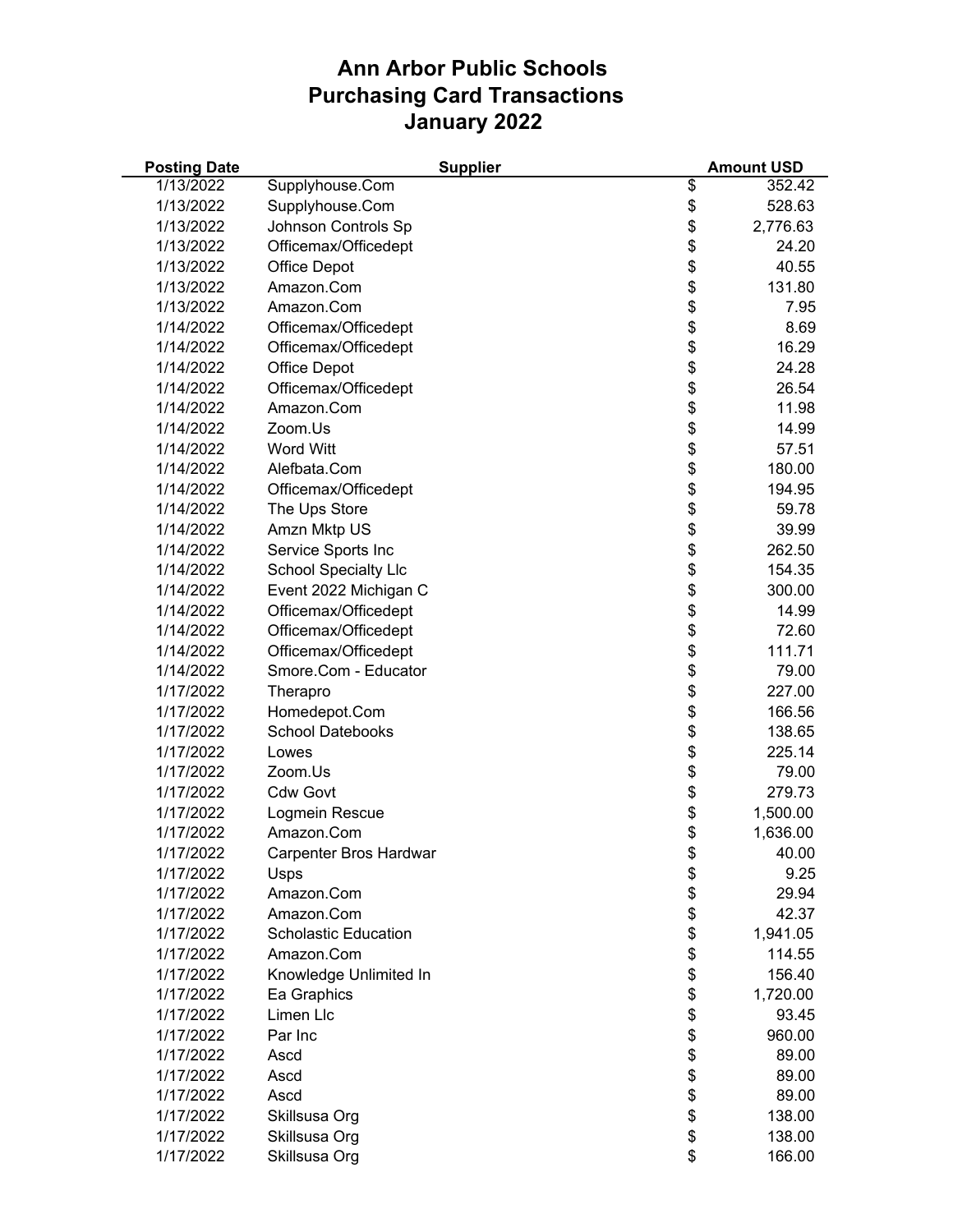| <b>Posting Date</b> | <b>Supplier</b>               |          | <b>Amount USD</b> |
|---------------------|-------------------------------|----------|-------------------|
| 1/17/2022           | In Dummies On The Run         | \$       | 100.00            |
| 1/17/2022           | <b>Current Electric Motor</b> | \$       | 232.00            |
| 1/17/2022           | <b>National Energy Contro</b> | \$       | 289.88            |
| 1/17/2022           | Amazon.Com                    | \$       | 26.00             |
| 1/17/2022           | Amazon.Com                    | \$       | 90.00             |
| 1/17/2022           | <b>American Red Cross</b>     | \$       | (350.00)          |
| 1/17/2022           | <b>American Red Cross</b>     | \$       | 350.00            |
| 1/17/2022           | Amazon.Com                    | \$       | 234.58            |
| 1/17/2022           | Amazon.Com                    | \$       | 159.99            |
| 1/17/2022           | Vexrobotics                   | \$       | 533.38            |
| 1/17/2022           | Amazon.Com                    | \$       | 119.30            |
| 1/17/2022           | <b>Awl Pearson Education</b>  | \$       | 4,930.07          |
| 1/17/2022           | Amazon.Com                    | \$       | 29.99             |
| 1/17/2022           | Amazon.Com                    | \$       | 18.69             |
| 1/17/2022           | Amazon.Com                    | \$       | 66.90             |
| 1/17/2022           | Amazon.Com                    | \$       | 80.70             |
| 1/17/2022           | Amazon.Com                    | \$       | 45.99             |
| 1/17/2022           | Amazon.Com                    | \$       | 8.99              |
| 1/17/2022           | Amazon.Com                    | \$       | 39.15             |
| 1/17/2022           | Amazon.Com                    | \$       | 90.00             |
| 1/17/2022           | Amazon.Com                    | \$       | 113.41            |
| 1/17/2022           | Amazon.Com                    | \$       | 1,747.46          |
| 1/17/2022           | Amazon.Com                    | \$       | 16.99             |
| 1/17/2022           | Amazon.Com                    | \$       | 29.97             |
| 1/17/2022           | Amazon.Com                    | \$       | 317.99            |
| 1/17/2022           | Amazon.Com                    | \$       | 706.98            |
| 1/17/2022           | Amazon.Com                    | \$       | 27.84             |
| 1/18/2022           | <b>Cdw Govt</b>               | \$       | 4,806.27          |
| 1/18/2022           | Mh-Magazine-Wordpress-        | \$       | 36.75             |
| 1/18/2022           | Officemax/Officedept          | \$       | 18.27             |
| 1/18/2022           | Amazon.Com                    | \$       | (37.83)           |
| 1/18/2022           | Amazon.Com                    | \$       | 39.81             |
| 1/18/2022           | Amazon.Com                    | \$       | 52.71             |
| 1/18/2022           | Rogue                         | \$.      | 751.80            |
| 1/18/2022           | Academic Therapy Web          | \$       | 350.00            |
| 1/18/2022           | Amazon.Com                    | \$       | 99.92             |
| 1/18/2022           | Amazon.Com                    | \$       | 11.69             |
| 1/18/2022           | Amazon.Com                    | \$<br>\$ | 35.18             |
| 1/18/2022           | Amazon.Com                    |          | 92.25             |
| 1/18/2022           | Comcast                       | \$       | 559.85            |
| 1/19/2022           | Andy Mark Inc                 | \$       | 179.53            |
| 1/19/2022           | Revrobotics                   | \$       | 179.99            |
| 1/19/2022           | <b>Online Metal</b>           | \$       | 188.25            |
| 1/19/2022           | Masterclass                   | \$       | 180.00            |
| 1/19/2022           | Amazon.Com                    | \$       | 107.00            |
| 1/19/2022           | Amazon.Com                    | \$       | 28.37             |
| 1/19/2022           | Amazon.Com                    | \$       | 39.79             |
| 1/19/2022           | Kroger #365                   | \$       | 41.13             |
| 1/19/2022           | Amazon.Com                    | \$       | 131.95            |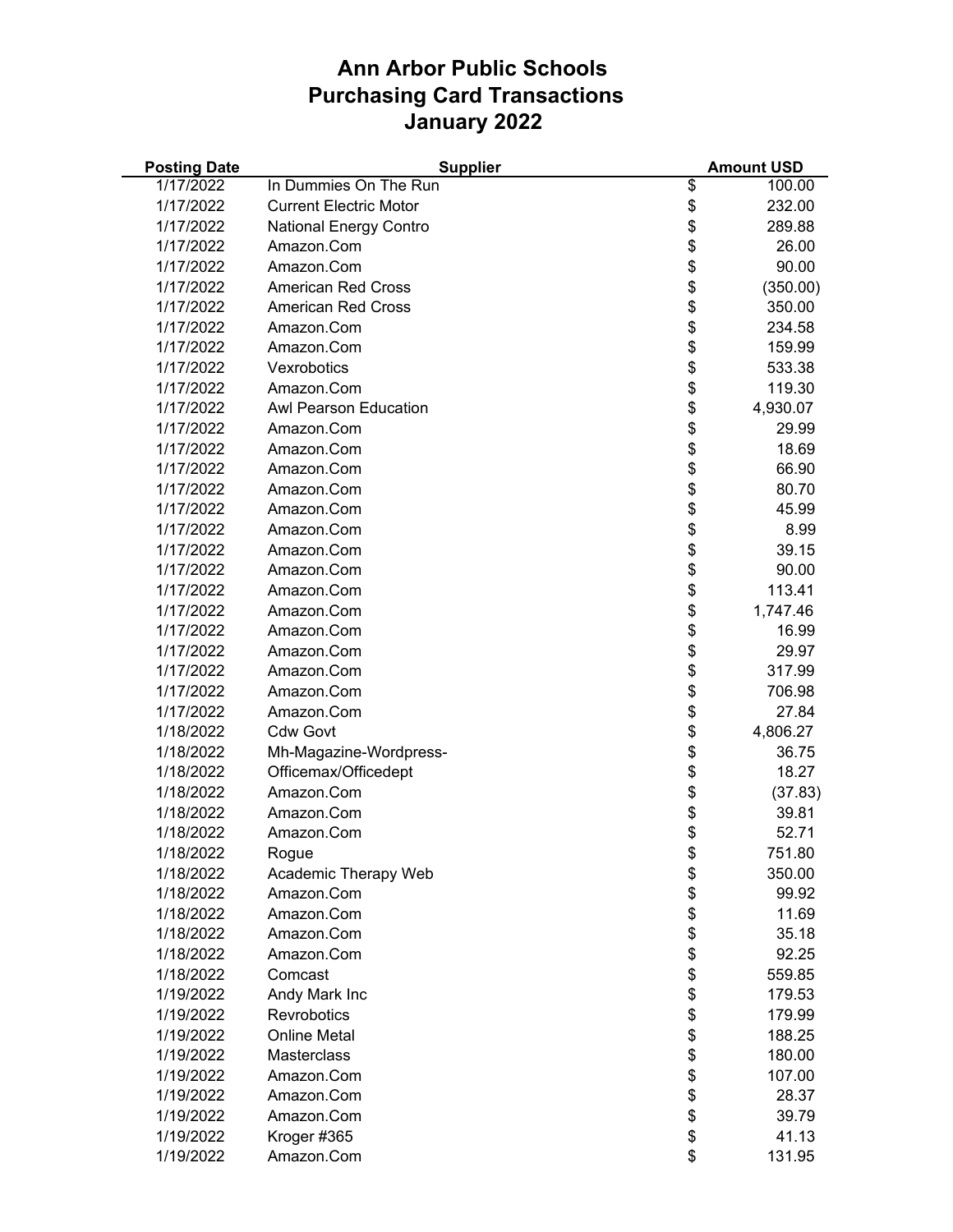| <b>Posting Date</b> | <b>Supplier</b>               |          | <b>Amount USD</b> |
|---------------------|-------------------------------|----------|-------------------|
| 1/19/2022           | Amazon.Com                    | \$       | 9.79              |
| 1/19/2022           | Awl Pearson Education         | \$       | 24.99             |
| 1/20/2022           | National Insitute Of G        | \$       | 280.00            |
| 1/20/2022           | J.W. Pepper                   | \$       | 196.99            |
| 1/20/2022           | Sheraton Ann Arbor Hot        | \$       | (63.00)           |
| 1/20/2022           | Officemax/Officedept#6        | \$       | 60.71             |
| 1/20/2022           | Clear Rate Communicati        | \$       | 4,543.15          |
| 1/20/2022           | Amazon.Com                    | \$       | 12.99             |
| 1/20/2022           | Amazon.Com                    | \$       | 83.80             |
| 1/20/2022           | Inst Cont Legal Edu           | \$       | 108.50            |
| 1/20/2022           | <b>Online Metal</b>           | \$       | 340.70            |
| 1/20/2022           | Amazon.Com                    | \$       | 35.99             |
| 1/20/2022           | <b>Stadium Hardware</b>       | \$       | 69.52             |
| 1/20/2022           | Amazon.Com                    | \$       | 42.42             |
| 1/20/2022           | Usps                          | \$       | 66.70             |
| 1/20/2022           | Mhe McGraw-Hill Ecomm         | \$       | 900.61            |
| 1/20/2022           | <b>Office Depot</b>           | \$       | 47.10             |
| 1/20/2022           | Officemax/Officedept          | \$       | 66.75             |
| 1/20/2022           | Officemax/Officedept          | \$       | 486.66            |
| 1/20/2022           | Alro Steel Corp               | \$       | 306.54            |
| 1/20/2022           | City Of Ann Arbor             | \$       | 65,367.76         |
| 1/20/2022           | Panera Bread                  | \$       | 206.26            |
| 1/20/2022           | Amazon.Com                    | \$       | 69.64             |
| 1/20/2022           | Amazon.Com                    | \$       | (197.24)          |
| 1/20/2022           | Amazon.Com                    |          | (1.48)            |
| 1/20/2022           | Amazon.Com                    | \$\$     | 7.99              |
| 1/21/2022           | Zippy Auto Wash               |          | 9.99              |
| 1/21/2022           | Masb                          | \$       | 360.00            |
| 1/21/2022           | <b>Office Depot</b>           | \$       | 21.68             |
| 1/21/2022           | Officemax/Officedept          | \$       | 69.26             |
| 1/21/2022           | Delta                         | \$       | 197.20            |
| 1/21/2022           | American Assoc Of Scho        | \$       | 905.00            |
| 1/21/2022           | Officemax/Officedept          | \$       | 54.72             |
| 1/21/2022           | Officemax/Officedept          | \$       | 95.19             |
| 1/21/2022           | Amazon.Com                    |          | 29.05             |
| 1/21/2022           | Grainger                      | \$<br>\$ | 511.56            |
| 1/21/2022           | Mi State Police Ichat         | \$       | 30.00             |
|                     |                               |          |                   |
| 1/21/2022           | Amazon.Com<br>Amazon.Com      | \$       | 35.94             |
| 1/21/2022           |                               | \$       | 35.94             |
| 1/21/2022           | Carpenter Bros Hardwar        | \$       | 31.98             |
| 1/21/2022           | Western Psychological         | \$       | 820.60            |
| 1/21/2022           | Amazon.Com                    | \$       | 392.30            |
| 1/21/2022           | Thermalnetics, Inc.           | \$       | 1,105.61          |
| 1/21/2022           | <b>Vzwrlss Apocc Visb</b>     | \$       | 1,960.87          |
| 1/21/2022           | Vzwrlss Bill Pay Vb           | \$       | 9,606.58          |
| 1/21/2022           | <b>Vzwrlss Apocc Visb</b>     | \$       | 11,440.85         |
| 1/21/2022           | <b>Dbc Blick Art Material</b> | \$       | 147.54            |
| 1/21/2022           | Amazon.Com                    | \$       | 35.94             |
| 1/21/2022           | Awl Pearson Education         | \$       | 440.54            |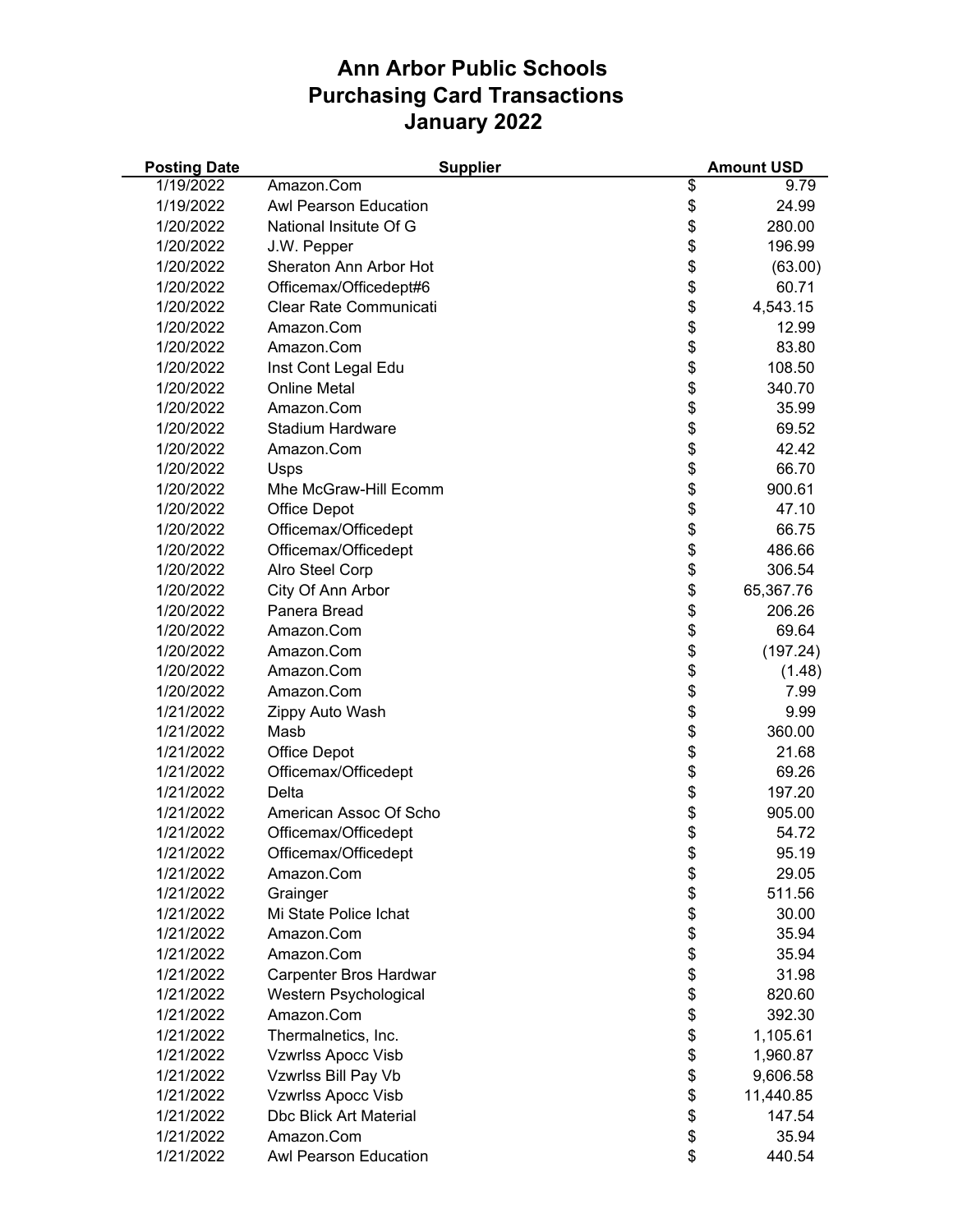| <b>Posting Date</b> | <b>Supplier</b>               | <b>Amount USD</b> |
|---------------------|-------------------------------|-------------------|
| 1/24/2022           | Gaiam.Com/Spri.Com            | \$<br>69.99       |
| 1/24/2022           | <b>Adafruit Industries</b>    | \$<br>299.75      |
| 1/24/2022           | <b>Shanty Creek Resorts -</b> | \$<br>305.52      |
| 1/24/2022           | Demco Inc                     | \$<br>54.48       |
| 1/24/2022           | <b>Courtyard Ann Arbor</b>    | \$<br>1,359.60    |
| 1/24/2022           | Officemax/Officedept          | \$<br>25.27       |
| 1/24/2022           | Officemax/Officedept          | \$<br>357.77      |
| 1/24/2022           | Officemax/Officedept          | 15.13             |
| 1/24/2022           | Demco Inc                     | \$<br>72.89       |
| 1/24/2022           | Andy Mark Inc                 | \$<br>127.50      |
| 1/24/2022           | Amazon.Com                    | \$<br>(9.79)      |
| 1/24/2022           | Usps                          | \$<br>65.38       |
| 1/24/2022           | Versa Tables                  | \$<br>71.00       |
| 1/24/2022           | Jimmy Johns                   | \$<br>330.00      |
| 1/24/2022           | Wave - Rick Frendt Th         | \$<br>585.00      |
| 1/24/2022           | Amazon.Com                    | \$<br>(61.88)     |
| 1/24/2022           | Amazon.Com                    | \$<br>24.99       |
| 1/24/2022           | <b>Whole Phonics Lit</b>      | \$<br>758.05      |
| 1/24/2022           | Target                        | \$<br>62.98       |
| 1/24/2022           | Amazon.Com                    | \$<br>23.89       |
| 1/24/2022           | American Heart Shopcpr        | \$<br>433.92      |
| 1/24/2022           | Mailchimp Misc                | \$<br>200.00      |
| 1/24/2022           | <b>GFS</b>                    | \$<br>11.15       |
| 1/24/2022           | Amazon.Com                    | \$<br>152.85      |
| 1/24/2022           | Ssl Ecomm                     | \$<br>728.65      |
| 1/24/2022           | Amazon.Com                    | \$<br>17.49       |
| 1/24/2022           | Amazon.Com                    | \$<br>18.98       |
| 1/24/2022           | Amazon.Com                    | \$<br>15.98       |
| 1/24/2022           | Amazon.Com                    | \$<br>71.88       |
| 1/24/2022           | Amazon.Com                    | \$<br>243.73      |
| 1/24/2022           | Amazon.Com                    | \$<br>22.59       |
| 1/24/2022           | Amazon.Com                    | \$<br>37.83       |
| 1/24/2022           | Amazon.Com                    | \$<br>53.94       |
| 1/24/2022           | Amazon.Com                    | \$<br>105.00      |
| 1/24/2022           | Amazon.Com                    | \$<br>12.79       |
| 1/24/2022           | Amazon.Com                    | \$<br>39.96       |
| 1/24/2022           | <b>Beckers School Supplie</b> | \$<br>99.33       |
| 1/25/2022           | Officemax/Officedept          | \$<br>19.19       |
| 1/25/2022           | <b>Service Express</b>        | \$<br>4,508.00    |
| 1/25/2022           | Amazon.Com                    | \$<br>76.84       |
| 1/25/2022           | <b>Bulk Bookstore</b>         | \$<br>247.50      |
| 1/25/2022           | S&S Worldwide, Inc.           | \$<br>147.92      |
| 1/25/2022           | Amazon.Com                    | \$<br>(37.83)     |
| 1/25/2022           | Ea Graphics                   | \$<br>100.00      |
| 1/25/2022           | Amazon.Com                    | \$<br>241.56      |
| 1/25/2022           | Amazon.Com                    | \$<br>97.00       |
| 1/25/2022           | Wholesalemarine.Com           | \$<br>307.22      |
| 1/25/2022           | Amazon.Com                    | \$<br>76.96       |
| 1/25/2022           | Amazon.Com                    | \$<br>12.36       |
|                     |                               |                   |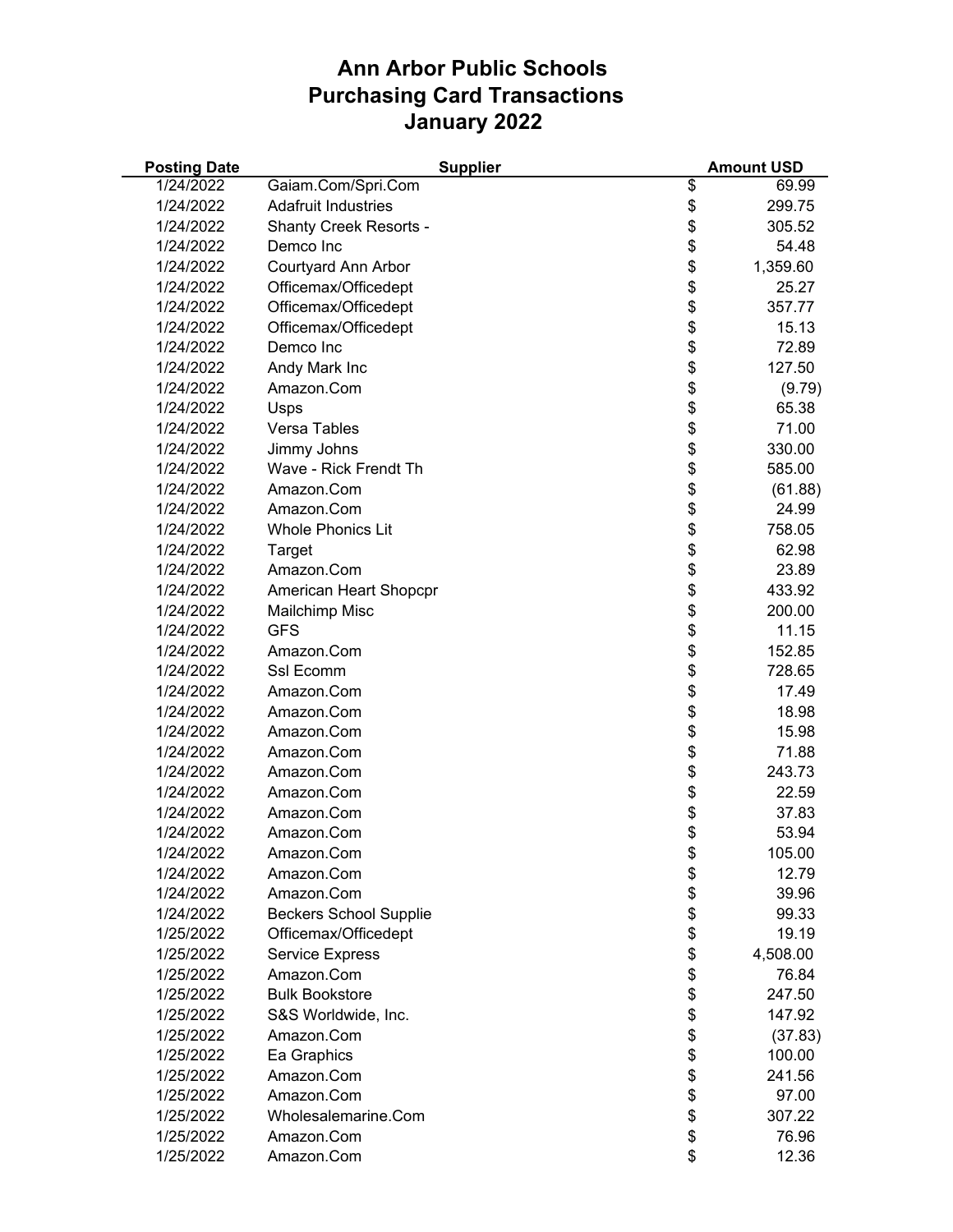| <b>Posting Date</b> |                               | <b>Supplier</b> |                 | <b>Amount USD</b> |
|---------------------|-------------------------------|-----------------|-----------------|-------------------|
| 1/25/2022           | Amazon.Com                    |                 | \$              | 14.95             |
| 1/25/2022           | Amazon.Com                    |                 | \$              | 15.16             |
| 1/25/2022           | Amazon.Com                    |                 | \$              | 414.69            |
| 1/25/2022           | Ssl Ecomm                     |                 | \$              | 85.13             |
| 1/26/2022           | <b>Bearing Service Wrn</b>    |                 | \$              | 230.51            |
| 1/26/2022           | In Fitzgibbons Fleet          |                 | \$              | 4,600.00          |
| 1/26/2022           | In Fitzgibbons Fleet          |                 | \$              | 4,600.00          |
| 1/26/2022           | Amazon.Com                    |                 | \$              | 34.30             |
| 1/26/2022           | Amazon.Com                    |                 | \$              | 28.52             |
| 1/26/2022           | <b>Rovin Ceramics</b>         |                 | \$              | 70.00             |
| 1/26/2022           | Zoom.Us                       |                 | \$              | 14.99             |
| 1/26/2022           | Zoom.Us                       |                 | \$              | 14.99             |
| 1/26/2022           | Specialneedsspecialkid        |                 | \$              | 10.00             |
| 1/26/2022           | Amazon.Com                    |                 | \$              | 12.93             |
| 1/26/2022           | Amazon.Com                    |                 | \$              | 26.85             |
| 1/26/2022           | Amazon.Com                    |                 | \$              | 169.00            |
| 1/26/2022           | <b>Cfs Flowers And Gifts</b>  |                 | \$              | 107.94            |
| 1/26/2022           | Amazon.Com                    |                 | \$              | 98.07             |
| 1/26/2022           | Michigan Negotiators A        |                 | \$              | 225.00            |
| 1/26/2022           | Innovative Communicati        |                 | \$              | 1,030.00          |
| 1/26/2022           | Amazon.Com                    |                 | \$              | 102.57            |
| 1/27/2022           | <b>TIf Nortons Flowers An</b> |                 | \$              | 52.90             |
| 1/27/2022           | <b>National Energy Contro</b> |                 | \$              | 215.73            |
| 1/27/2022           | <b>Trane Supply</b>           |                 | \$              | 426.99            |
| 1/27/2022           | <b>National Energy Contro</b> |                 | \$              | 444.93            |
| 1/27/2022           | <b>Trane Supply</b>           |                 | \$              | 514.21            |
| 1/27/2022           | <b>Trane Supply</b>           |                 | \$              | 660.38            |
| 1/27/2022           | <b>Trane Supply</b>           |                 | \$              | 717.75            |
| 1/27/2022           | Dollarbill Copying            |                 | \$              | 46.89             |
| 1/27/2022           | Amazon.Com                    |                 | \$              | 144.90            |
| 1/27/2022           | Amazon.Com                    |                 | \$              | 40.62             |
| 1/27/2022           | Stadium Hardware              |                 | \$              | 4.77              |
| 1/27/2022           | Massp & Masc/Mahs             |                 | \$              | 750.00            |
| 1/27/2022           | Massp & Masc/Mahs             |                 | \$              | 750.00            |
| 1/27/2022           | Zoom.Us                       |                 | \$              | 14.99             |
| 1/27/2022           | Officemax/Officedept#6        |                 | \$              | 94.01             |
| 1/27/2022           | <b>Little Caesars</b>         |                 | \$              | 144.30            |
| 1/27/2022           | Amazon.Com                    |                 | \$              | 27.99             |
| 1/27/2022           | Practicon Inc                 |                 | \$              | 74.96             |
| 1/27/2022           | Mfasco Health & Safety        |                 | \$              | 65.99             |
| 1/27/2022           | Amazon.Com                    |                 | \$              | 173.06            |
| 1/27/2022           | <b>Chase Creative Unlimit</b> |                 | \$              | 1,155.33          |
| 1/27/2022           | Amazon.Com                    |                 | \$              | 694.80            |
| 1/27/2022           | Frameiteasy.Com               |                 | \$              | 45.57             |
| 1/27/2022           | Panera Bread                  |                 | \$              | 209.93            |
| 1/27/2022           | Amazon.Com                    |                 | \$              | 229.00            |
| 1/27/2022           | Amazon.Com                    |                 | \$              | 18.72             |
|                     | Debit Total                   |                 | $\overline{\$}$ | 320, 113.74       |
|                     | <b>Credit Total</b>           |                 | \$              | (3,704.39)        |